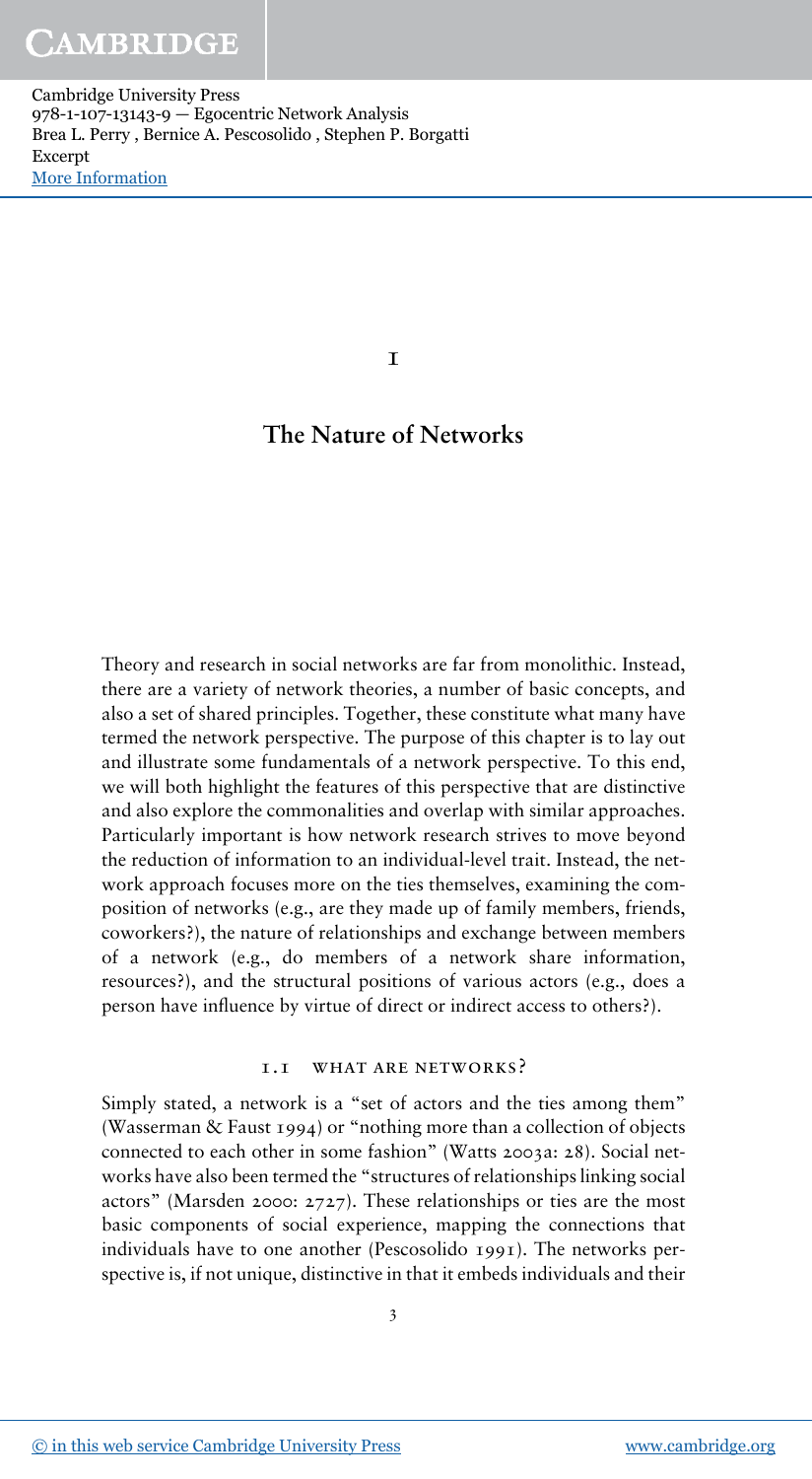## 4 The Nature of Networks

decisions, outcomes, and life chances in the larger social context of relationships, group membership, and community.

Doing network research requires a different way of thinking about how any phenomenon works. All network theories directed toward human action are based on a fundamental premise: social ties and interactions, rather than individual actors, represent a major "engine of action" underlying behavior. And while actors can be humans, network theories are not restricted to them, and can include larger social units like families, organizations, and nations, or smaller social units like insects, neurons, or proteins. So, the structure of ties between and among countries are critical in determining the global balance of economic and political power. Even at the molecular level, proteins interacting with other proteins in biological organisms, or even brain loci sending signals to other loci, may be just as important for understanding disease as traditional structures. For the sake of simplicity, we concentrate primarily on the nature of human actions, including the institutions and places that they build.

Thus, despite all differences in training, interests, or level of analysis, what network scientists share is the fundamental proposition that connectedness represents a basic vector of action. This means networks cannot simply be added as one more variable in a traditional model: use of the network paradigm changes the very nature of the model itself. Moreover, it is not one more utility in an economic cost-benefit analysis; it is not one more motivational factor that matters for action. Rather, it is a differential point of departure for theorizing, for thinking about data collection, and for doing analyses.

## 1.2 networks as method and theory

In the field of network science, there has historically been a tension between the primacy of method and theory. On the one hand, network science is often seen as an analytic method, a tool for analyzing data. Network science does provide solutions to the analytic challenges posed by relational data. Typical linear regression models are often not appropriate for network data because these violate the assumption of independent observations. Networks imply the opposite – cases are, by their very nature, interdependent or connected. Thus, even from the earliest days when quantitative network data were collected, questions have arisen about how such data should be analyzed.

On the other hand, many researchers consider social networks to be a theoretical perspective that lends itself to many different kinds of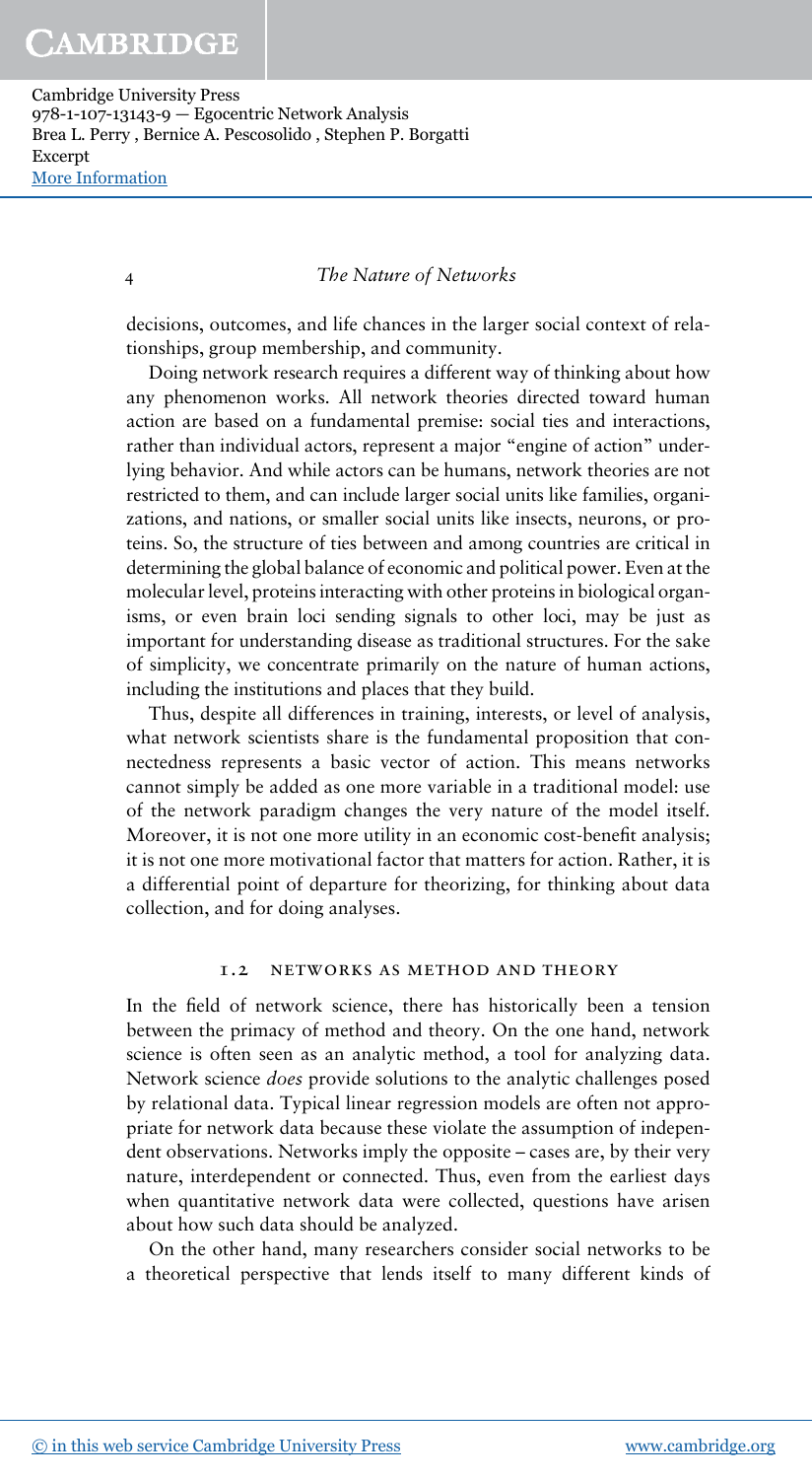## *1*.*3* The Building Blocks of Networks 5

analysis (Borgatti & Halgin 2011). Networks as theory are based on the fundamental premise that interconnectedness represents the mechanism of action. In other words, social interaction, rather than individual motivation, calculation, or beliefs, are the principal bases of behavior. Individuals shape their everyday lives through consultation, suggestion, support, and nagging from others, not to mention conflict and competition. Furthermore, this perspective suggests that social networks set a context in formal organizations and institutions that influences what people do, how they feel, and what happens to them. Finally, network theorists observe that the patterns of relationships among actors – who is connected to whom and in what ways – has important consequences, determining what and how much is shared or flows from person to person in a network, and how much power or advantage individual actors possess. More generally, the position of individuals in a social network is thought to determine, in part, the opportunities and constraints they will encounter.

In reality, networks as method or as theory are mutually reinforcing propositions. Network science requires a new toolbox precisely because it brings to the table a different explanatory perspective. At its core, network science is about connectedness and its implications not only for individual actors, but also for the networked system as a whole. It shifts the focus from an object-oriented to an interaction-oriented approach. When considered broadly, a network science perspective can be applied to virtually any substantive area in which two or more actors or objects interact, from biological brain networks to global transport routes, making it extremely powerful. The most pressing challenges of our time, including technological, demographic, and environmental changes, are in complex systems where underlying interconnections and interdependencies are the key to scientific understanding and real-world solutions.

#### 1.3 the building blocks of networks

To provide a foundation for the remainder of the book, we briefly present some of the more frequently referenced terms here. This is neither an exhaustive nor a technical lexicon of network terminology; rather, the goal is to provide an orientation to network language and its basic variants (also see Monge & Contractor 2003). As required in the chapters that follow, these terms will be reintroduced, expanded, or illustrated. Others will be newly introduced in more complex or sophisticated nominal and operational definitions.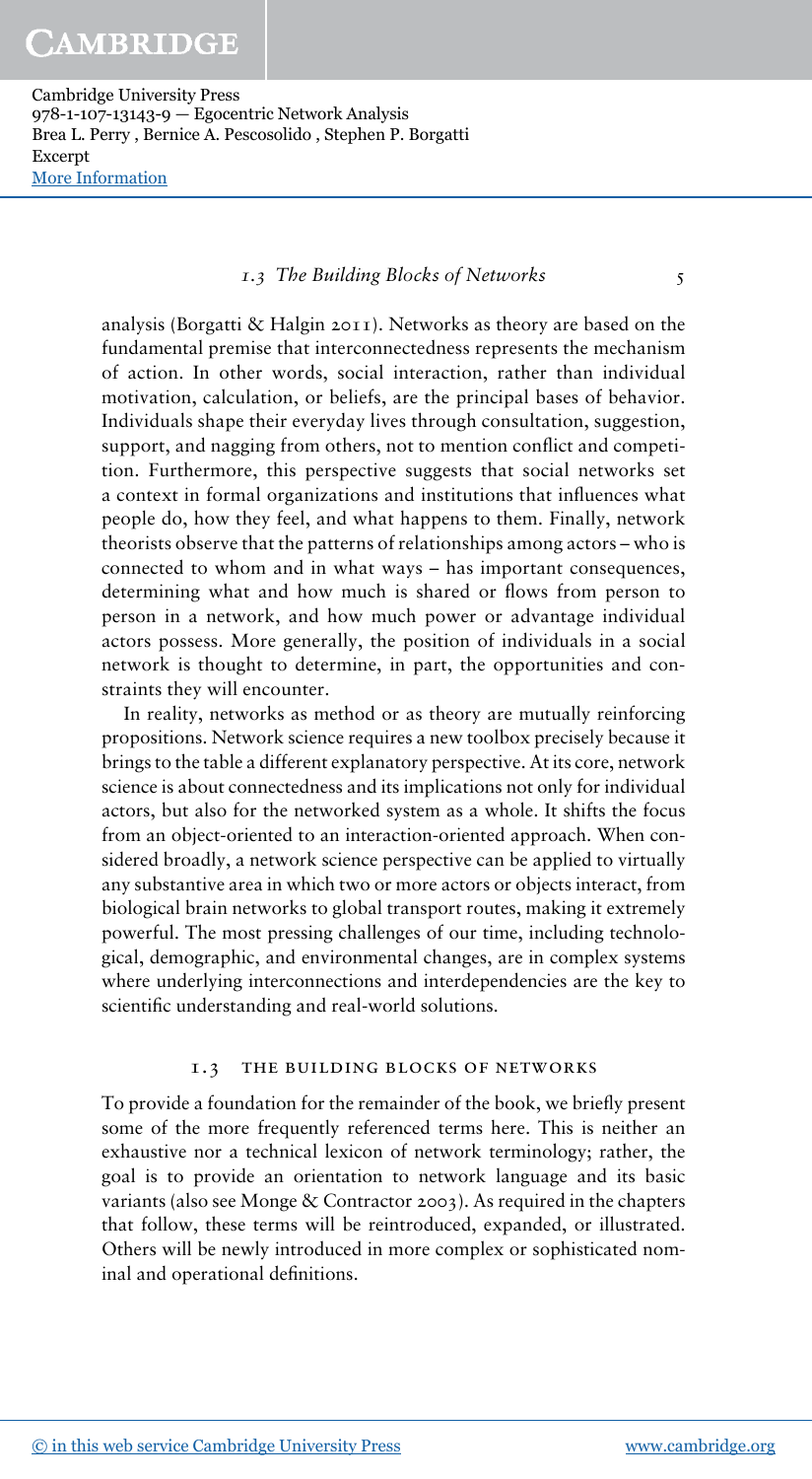6 The Nature of Networks



FIGURE 1.1 Representation of network ties in a sociogram

- Network diagram: A network diagram, also called a sociogram, is a picture of the relationships among members in a social network. Figure 1.1 is a network diagram.
- Node: The term "node" (alternatively "actor" or "agent") refers to the units that are connected through networks. In the social sciences, nodes typically refer to individuals, but may be families (Padgett & Ansell 1993), organizations (Galaskiewicz 1985), nations (Alderson & Beckfield 2004), or any other entity that can form or maintain formal (e.g., legal, economic) or informal (e.g., friendship, gossip) ties. In Figure  $I.I.$ , the circles labeled A through F represent "nodes."
- Ego and alter: We use "ego" throughout the book to refer to any node that is the current focus of attention. In ego network research, ego is the respondent. We use the term "alter" to refer to any actor with whom ego has a tie.
- Ego network: An ego network (also called a personal network or egocentric network) consists of the alters connected to ego, along with the ties between ego and alters, and ties among alters. When we refer to a person's network in this book, we mean their ego network.
- Ties: The network connections between and among actors are referred to as "ties," "links," or "edges." Ties can be directed (i.e., sent or received) or not directed (e.g., joint organizational memberships). In Figure 1.1, a tie is sent from B to D; D receives a tie from E; and A and B send and receive ties to each other. Double-headed arrows indicate "bidirectional," "symmetrical," or "reciprocal" ties. Ties may be binary (present/absent) or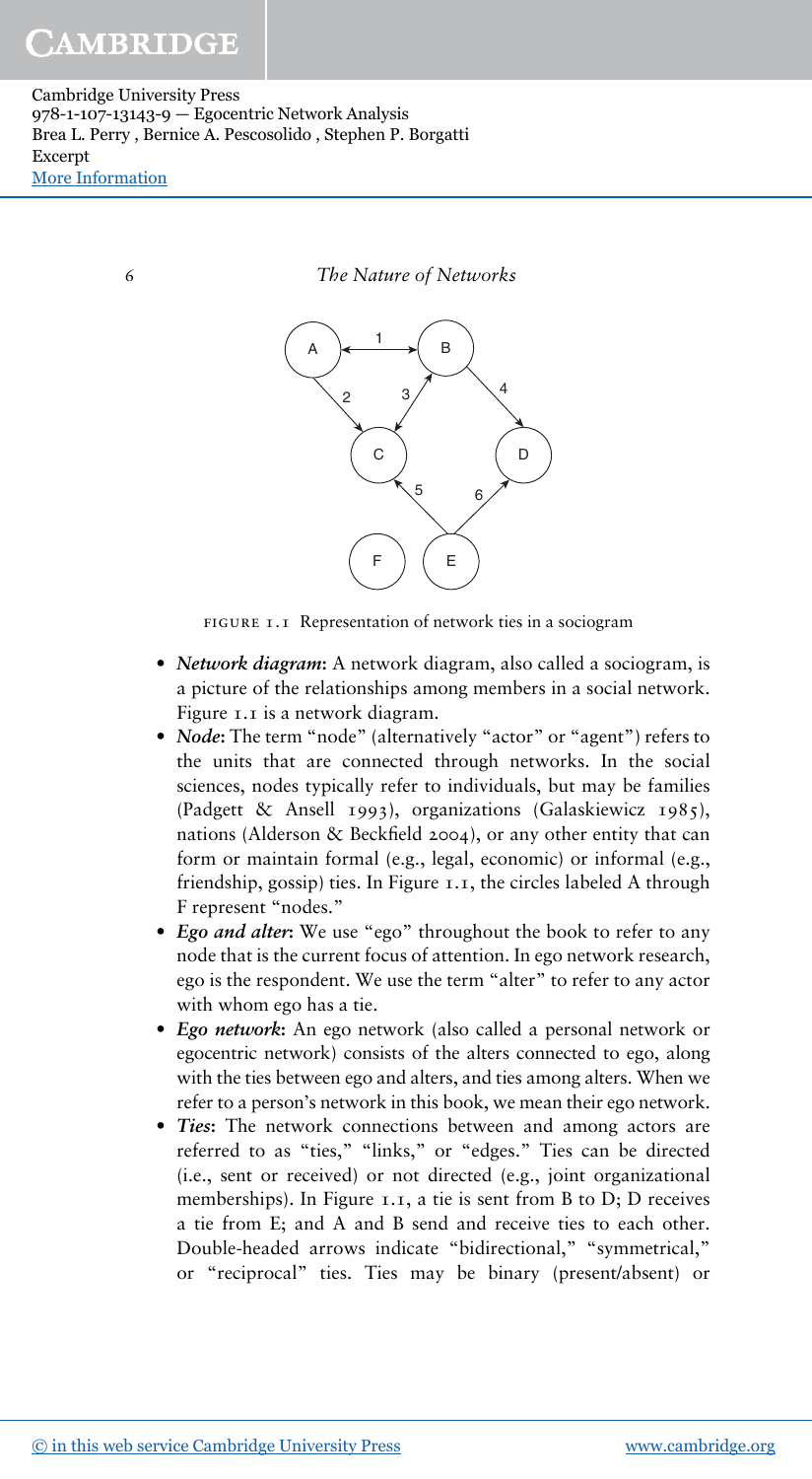*1*.*4* Principles of a Network Perspective 7

|  |                                                                                                                                                                                        | $\mathcal{C}$ | D              | E            |                  |  |
|--|----------------------------------------------------------------------------------------------------------------------------------------------------------------------------------------|---------------|----------------|--------------|------------------|--|
|  |                                                                                                                                                                                        |               |                | $1 -$        |                  |  |
|  |                                                                                                                                                                                        |               |                | $\mathsf{O}$ | $\left  \right $ |  |
|  |                                                                                                                                                                                        |               |                |              |                  |  |
|  |                                                                                                                                                                                        |               |                |              | $\vert$ 1        |  |
|  |                                                                                                                                                                                        |               |                |              | $\overline{0}$   |  |
|  | $\begin{array}{cccccc} A & 0 & 1 & 0 & 0 & 1 \\ B & 1 & 0 & 1 & 0 & 0 \\ C & 0 & 1 & 0 & 1 & 1 \\ D & 0 & 0 & 1 & 0 & 0 \\ E & 1 & 0 & 1 & 0 & 0 \\ F & 1 & 1 & 0 & 1 & 0 \end{array}$ |               | $\overline{1}$ |              |                  |  |

figure 1.2 Matrix representation of a network

measured on a scale, as in duration or strength of tie. In Figure 1.1, ties are depicted using lines 1 through 6.

• Adjacency matrix: Network ties are often recorded as a square actor-by-actor matrix. A value in a given cell of the matrix indicates that there is a tie from the row actor to column actor (ties received; see Figure 1.2).

## 1.4 principles of a network perspective

Our shared position is that network science is a perspective or framework that can be tailored to generate theories applicable to specific phenomena. The following basic principles establish key considerations in applying the network perspective to a particular substantive problem (adapted and revised from Pescosolido 2006).<sup>1</sup>

Proposition 1: Connections are a key mechanism of social action. Social actors, whether individuals, organizations, or nations, shape and are shaped by consultation, formal agreements, information and resource sharing, support, and regulation (White, Boorman, & Brieger 1976). Individuals are neither puppets of the social structure nor purely rational, calculating individuals. Rather, they are "sociosyncratic," both shaping and reacting to the networks in their environment (Pescosolido 1992). They are always seen as interdependent rather than independent (Wasserman & Faust 1994).

That said, differences in theorizing, while sharing this point, reflect varying degrees of structure and agency. For example, while Coleman (1986) saw all network interactions as "purposive" (under a more

 $I<sup>T</sup>$  While these propositions build a foundation, many issues remain to be addressed in carrying them forward in the research process.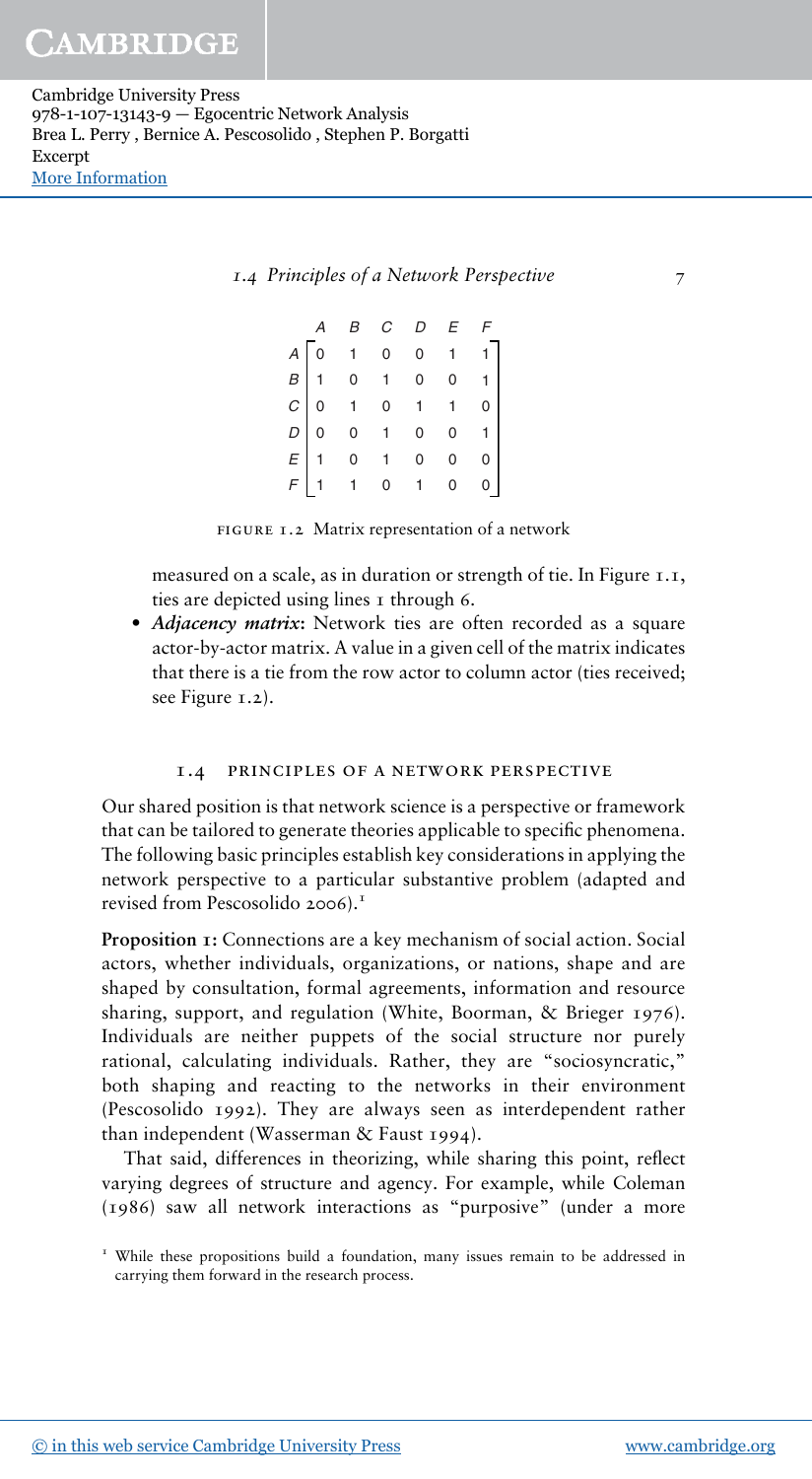#### 8 The Nature of Networks

individual rational choice frame), others see "habitus" (under a cultural habit frame which sets predispositions) as playing a major role in day-today interactions (Bourdieu 1990). Perhaps most interesting, when considered simultaneously, these different theoretical perspectives give rise to a question: When might an actor change from habitus-driven interaction to purposive-driven interaction? For example, family history and tradition may cause a voter to generally pull a single party lever in the US presidential elections time after time. What factors would cause a shift toward a cost-benefit decision-making process? One answer postulated by network scientists would focus on change in the economic, social, and political networks that surround the individual (Beck et al. 2002).

Proposition 2: Human networks are fundamental building blocks of nonhuman entities such as institutions, cultures, communities, and social systems. Tilly (1984) argued that institutions and organizations represent the crystallization of network interactions that are so fundamental or routine that they shift from informal to formal structures. That is, networks set the culture within groups, formal organizations, and institutions for those who work in or are served by them. These network-based cultures, in turn, affect what people do, how they feel, and what happens to them (Pescosolido 1992). Put differently, networks can be thought of as a bridge between the macro and micro levels of society (Coleman 1990; Lin & Peek 1999). An individual's dyadic relationships provide a basis for network structures and cultures, upon which communities are built and sustained.

For example, as Glisson and Hemmelgarn (1998) demonstrated for the operation of child mental health programs, it was not the number or training of the team therapists that mattered for whether children with mental health issues improved. It was whether the network of providers created a cultural climate that allowed for flexibility, consultation, and maximizing the skills of each member. Further, as Gould (1991) showed, the preexisting network ties among soldiers, not their bravery, training, or age, determined whether they stayed at their posts or deserted them during the insurgency in the Paris Commune of 1871. Units composed of soldiers from the same neighborhoods stood their ground because of their informal bonds to each other. Other units, who were a mix of previously unconnected individuals, scattered in the face of certain defeat.

Proposition 3: Four dimensions of social networks are distinct – structure, function, strength, and content. We find it useful to think about networks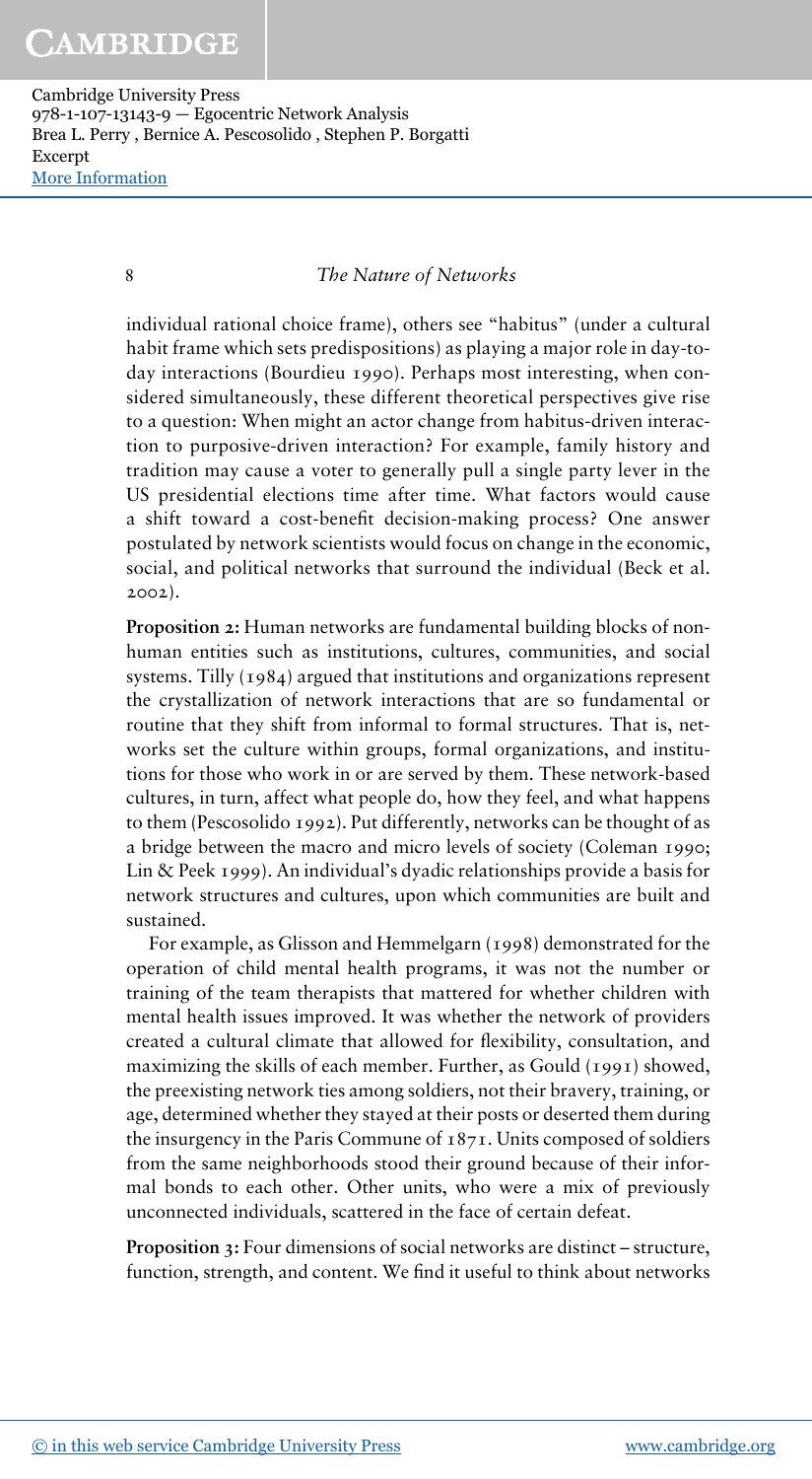#### *1.4 Principles of a Network Perspective* 9

in terms of these four dimensions. Network structure reflects the architectural aspect of networks, including the presence and patterns of linkages between actors. This is the most typical focus of network research, and common concerns are the overall size of the network, and also how tightly knit it is (e.g., density or how well alters know one another).

However, the structure of the network reflects only one aspect of what is important about networks. Network researchers are also concerned with *function* – or the types of exchanges, services, or supports accessible through ties to alters. That is, there are specific functions that ego networks serve, including providing emotional support (e.g., care, concern), instrumental aid (e.g., lending money, providing transportation, babysitting), appraisal (e.g., evaluating a problem or solution), and monitoring (e.g., making sure a person with diabetes watches his or her diet and takes insulin shots) (Pearlin & Aneshensel 1986). As Umberson (1987) found for married men, it is not only the support that comes with marriage that is essential to men's health, but also the kind of regulatory behavior that wives exert in influencing their husbands' health habits. Although providing emotional support and caring are important, so too are nagging and monitoring.

In network research, *strength* is often conflated with function because they are closely related. After all, your strongest ties are often the people who are most willing to do things for you. Network strength captures the intensity and duration of bonds between an ego and alters within the network (Marsden & Campbell 1984). Others define tie strength using the concept of durability, arguing that strong ties are characterized by commitment to maintaining a relationship (Shi et al. 2009). An individual's strongest ties are also often those with whom contact is most regular, though distant ties can sometimes be affectively close, such as old college friends.

Finally, network *content* matters because it taps into the substance of social networks. Attitudes, opinions, and beliefs, as well as more tangible experiences and collective memory, are held within networks (Emirbayer & Goodwin 1994). Network content also provides information about actors' active or potential access to economic or cultural capital and other resources. Network content is tied to function and strength, since these properties of networks often determine whether network content like knowledge, money, and skills is actually leveraged as support provision or toward instrumental ends. Likewise, if we conceptualize the structure of the network as a set of connections between people, then content represents the types of things that flow from or to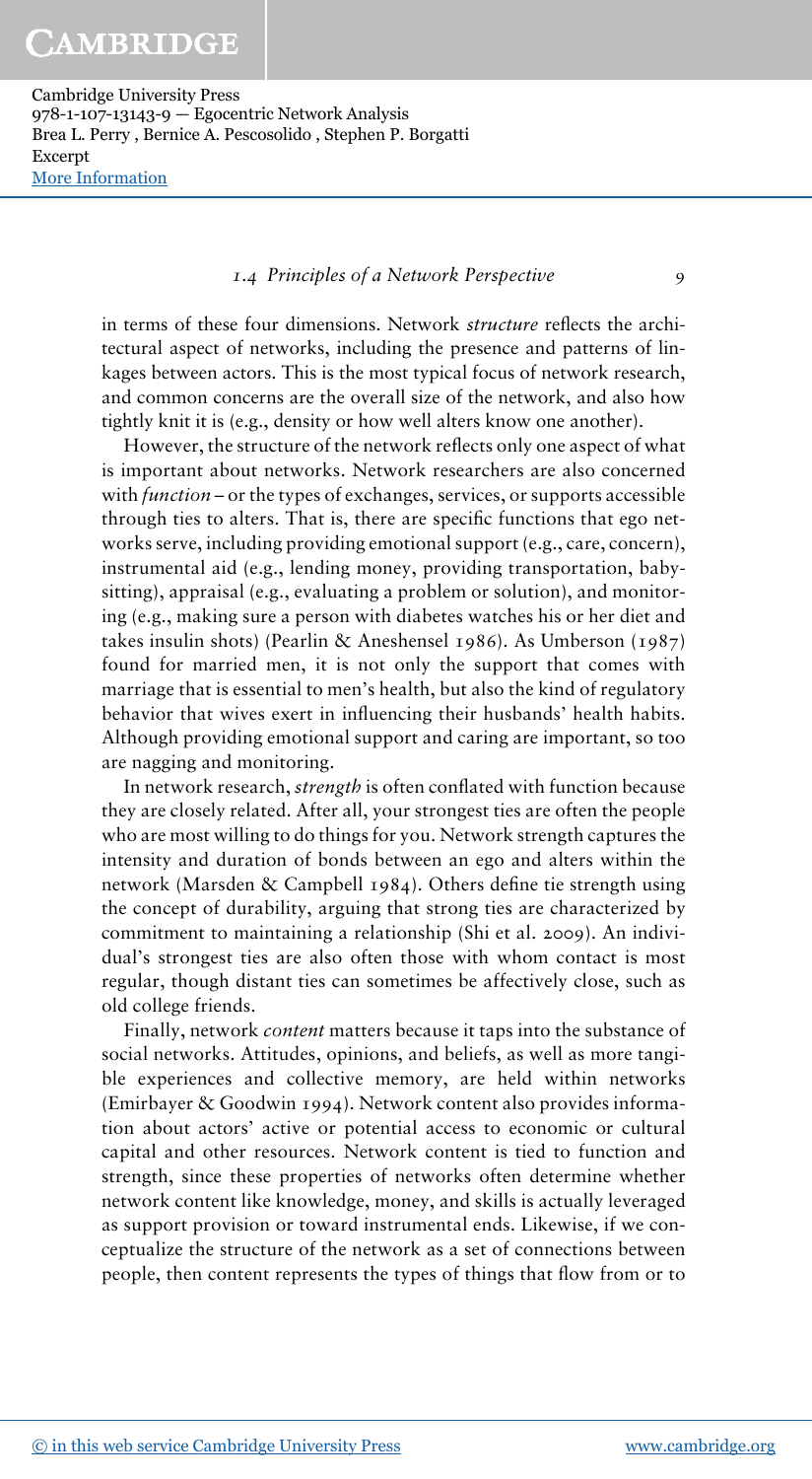#### 10 The Nature of Networks

each person. In recent social media studies, for example, examining the emotional valence of tweets led to interesting and important understandings of how political information flows across Twitter networks (Conover et al. 2011).

Proposition 4: Network effects are a function of interactions among these four dimensions. To use a biological metaphor, structural aspects of networks make up the skeleton of social relationships. In contrast, the more substantive properties of networks (i.e., the function, strength, and content) are the muscle, blood, and skin of social networks. The four dimensions interact, often in complex ways, to influence individual outcomes and behaviors. For instance, structural elements (e.g., size) and network strength (e.g., intimacy) may tap the amount of potential influence that can be exerted by the network (i.e., the "push"). However, the network's content (e.g., attitudes) and function (e.g., regulation) may indicate the direction of that influence (i.e., the "trajectory").

For example, individuals with mental health problems in Puerto Rico are less likely to access the formal health care system if they have a large social network on whom they can depend for advice and care in the community – an interaction between structural and functional components of networks (Pescosolido, Brooks-Gardner, & Lubell 1998). Among Puerto Ricans on the island, problems are considered to reside squarely in the family; it is this group that holds the responsibility for care of its members. Medical or mental health care is a last resort. This contrasts sharply with the social networks of other cultural groups on the US mainland, where Charles Kadushin (1966) documented the opposite. On the Upper West Side of Manhattan, larger weak and informal social networks, which he called the "Friends and Supporters of Psychotherapy," were likely to encourage the regular and routine use of the formal mental health system for emotional problems. More broadly, in early network research in medical sociology, considering structure alone led to contradictory findings on the importance of networks in health behavior and a near dismissal of the approach (McKinlay 1972).

Proposition 5: Network ties are not always beneficial. The early linkage of networks with social support and social capital resulted in a bias toward researching the positive functions of sociality. Studies have found that having networks can, indeed, reduce stress, lead to major employment advantages, transfer key information for migrant group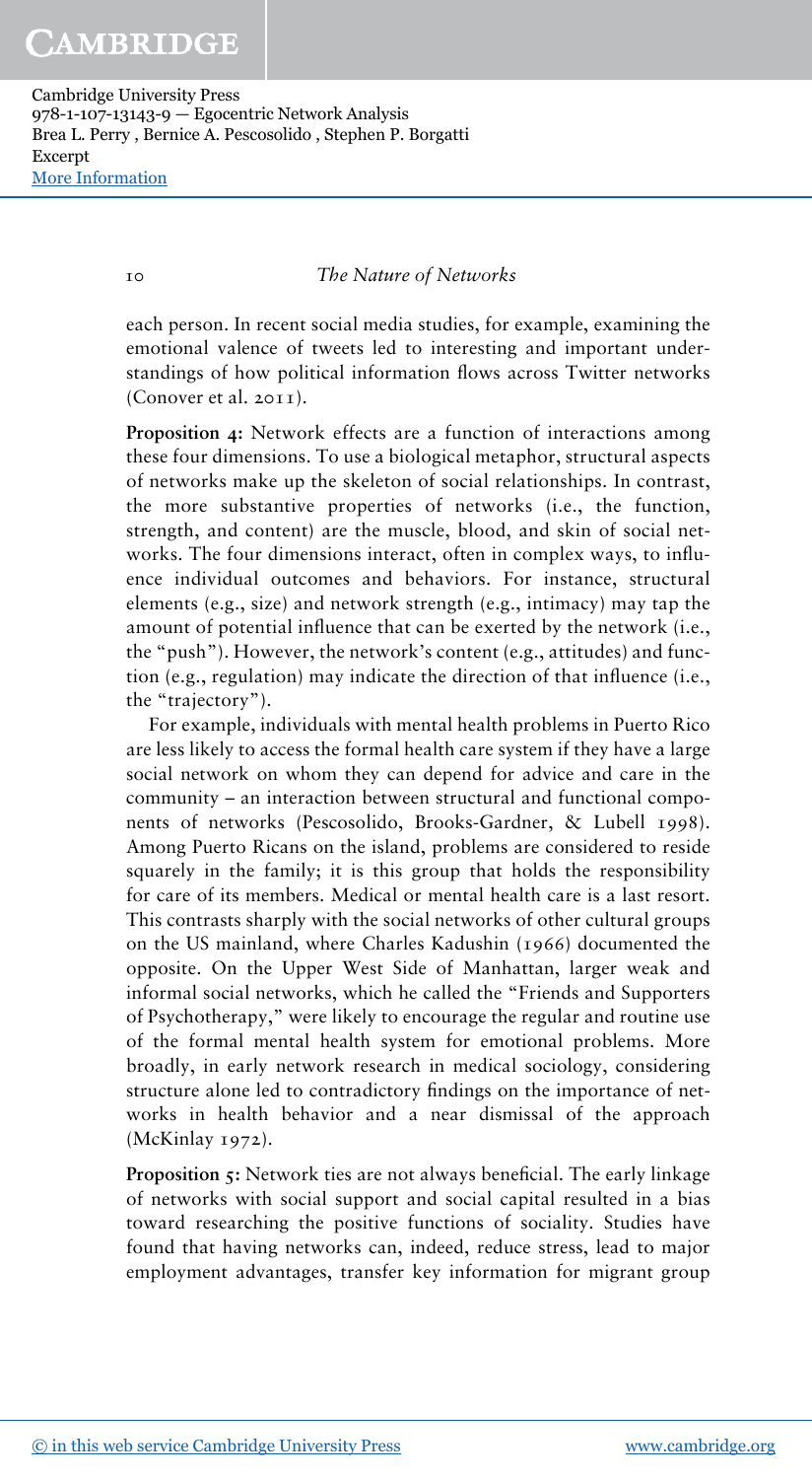## 1.4 Principles of a Network Perspective 11

survival, and even shape identity. However, social interactions can be positive or negative, helpful or harmful. They can integrate individuals into a community and, just as powerfully, shun them. Early on, the sociologist Edwin Sutherland, in his theory of "differential association," saw interaction in deviant groups as the key to delinquency and crime. While it was later interpreted more as a learning theory of deviance, newer research has revived the role of network structure, content, and function in the criminal "career." In particular, network density and cohesion appear to be crucial to the influence of peer ties translating into delinquency during adolescence (Haynie 2001). Certainly, theories of disease epidemics target the negative implications of contact (Colizza et al. 2006), and the search for the "dark networks" of covert or illegal organizations have also clarified the multivalent nature of network ties (Bright, Hughes, & Chalmers 2012).

Proposition 6: "More" is not necessarily better with regard to social ties. Following in part from the early studies which motivated the idea that networks are positive, there was a concomitant notion that it was only the absence of ties that was problematic. But as Durkheim  $(1951)$ [1897]) pointed out, too many network ties can be stifling and repressive. Similarly, strong ties are not necessarily optimal. They can provide the emotional support that individuals need; however, they can be limiting. As Granovetter's classic work on the employment search demonstrated, "weak" ties often act as a bridge to different resources and information (Granovetter 1983). Further, the absence of ties around a person can represent an opportunity that can be exploited (Burt 1980).

Proposition 7: Networks across all levels are dynamic, not static, structures and processes. The ability to form and maintain social ties may be just as important as their state at one point in time. For personal networks, research suggests that membership turnover rates hover between 25% and 50%, while structural elements such as size tend to remain stable (Suitor & Keeton 1997; Wellman & Berkowitz 1997; Perry & Pescosolido 2012). As Moody, McFarland, and Bender-deMoll (2005: 1209) note, "... an apparently static network pattern often *emerges* through a set of temporal interactions." Importantly, failing to identify the substantive nature of this "network churn" and relying only on aggregate measures of networks as a whole produces a distorted sense of stability (Sasovova et al. 2010). The underlying reasons for change mark important dynamics in the operation of social networks. For example, in the early